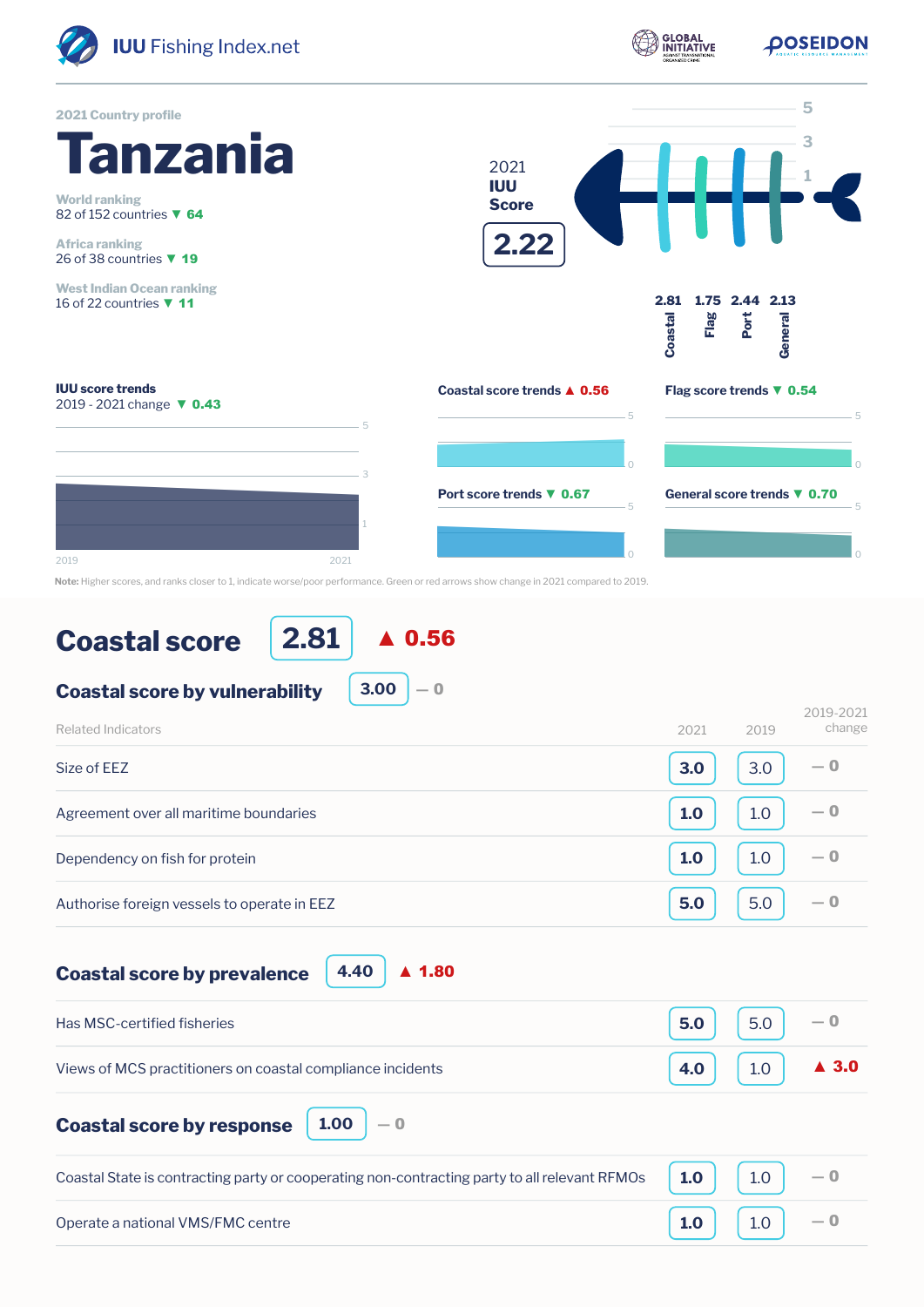| <b>IUU</b> Fishing Index.net                                                                                                                             | <b>GLOBAL</b> | <b>OOSEIDON</b>                 |  |
|----------------------------------------------------------------------------------------------------------------------------------------------------------|---------------|---------------------------------|--|
| 1.75<br>0.54<br><b>Flag score</b>                                                                                                                        |               |                                 |  |
| $-0$<br>1.00<br><b>Flag score by vulnerability</b>                                                                                                       |               |                                 |  |
| <b>Related Indicators</b>                                                                                                                                | 2021          | 2019-2021<br>change<br>2019     |  |
| Distant water vessels on RFMO RAVs                                                                                                                       | 1.0           | $-0$<br>1.0                     |  |
| Distant water vessels under several RFMOs                                                                                                                | 1.0           | not<br>applicable               |  |
| 1.00<br>$\blacktriangledown$ 1.00<br><b>Flag score by prevalence</b>                                                                                     |               |                                 |  |
| <b>Vessels on IUU lists</b>                                                                                                                              | 1.0           | $\blacktriangledown$ 1.0<br>2.0 |  |
| View of fisheries observers on flag state compliance incidents                                                                                           | 1.0           | 3.0<br>$\blacktriangledown$ 2.0 |  |
| Views of MCS practitioners on flag state compliance incidents                                                                                            | 1.0           | $-0$<br>1.0                     |  |
| 3.00<br>$-0$<br><b>Flag score by response</b>                                                                                                            |               |                                 |  |
| Accepted FAO Compliance Agreement                                                                                                                        | 1.0           | $-0$<br>1.0                     |  |
| 凹<br>Registered vessels with foreign or unknown ownership                                                                                                | 5.0           | 5.0<br>— 0                      |  |
| Provision of vessel data for inclusion in Global Record                                                                                                  | 5.0           | $-0$<br>5.0                     |  |
| Compliance with RFMO flag state obligations                                                                                                              | 3.0           | $-0$<br>3.0                     |  |
| Flag State is contracting party or cooperating non-contracting party to all<br>relevant RFMOs                                                            | 1.0           | — 0<br>1.0                      |  |
| Indicator 'Authorised vessel data provided to FAO HSVAR" used in 2019 has now changed to 'Registered vessels with<br>A<br>foreign or unknown ownership". |               |                                 |  |
| 0.67                                                                                                                                                     |               |                                 |  |
| <b>Port score</b><br>2.44                                                                                                                                |               |                                 |  |
| 4.00<br>Port score by vulnerability<br>— 0                                                                                                               |               | 2019-2021                       |  |
| <b>Related Indicators</b>                                                                                                                                | 2021          | change<br>2019                  |  |
| Number of fishing ports                                                                                                                                  | 3.0           | 3.0<br>— 0                      |  |
| Port visits by foreign fishing or carrier vessels                                                                                                        | 5.0           | 5.0<br>$-0$                     |  |
| $\blacktriangle$ 1.00<br>2.00<br>Port score by prevalence                                                                                                |               |                                 |  |
| Views of MCS practitioners on port compliance incidents                                                                                                  | 3.0           | 1.0<br>$\blacktriangle$ 2.0     |  |
| View of fisheries observers on port compliance incidents                                                                                                 | 1.0           | $-\mathbf{0}$<br>1.0            |  |